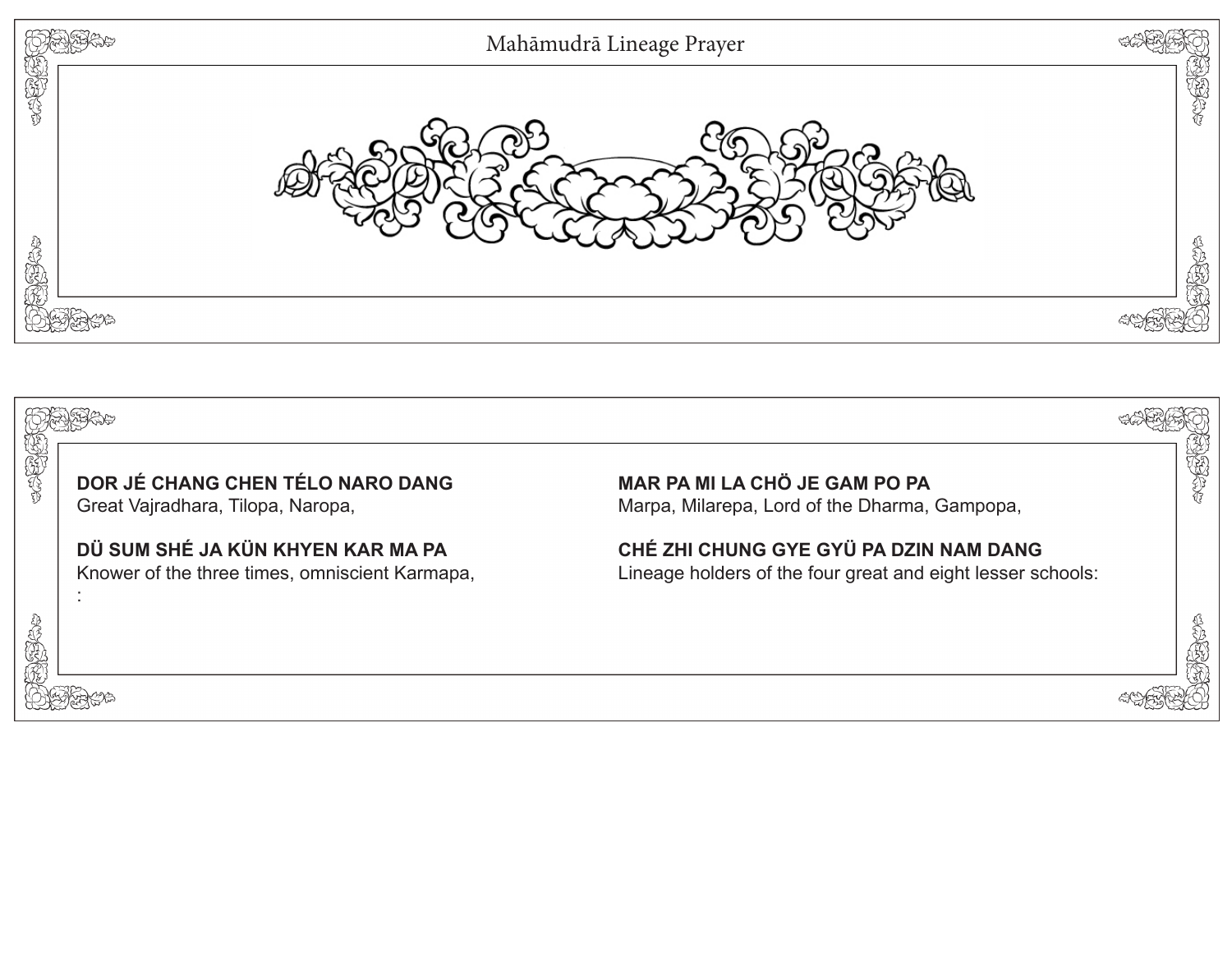



2020

天地地震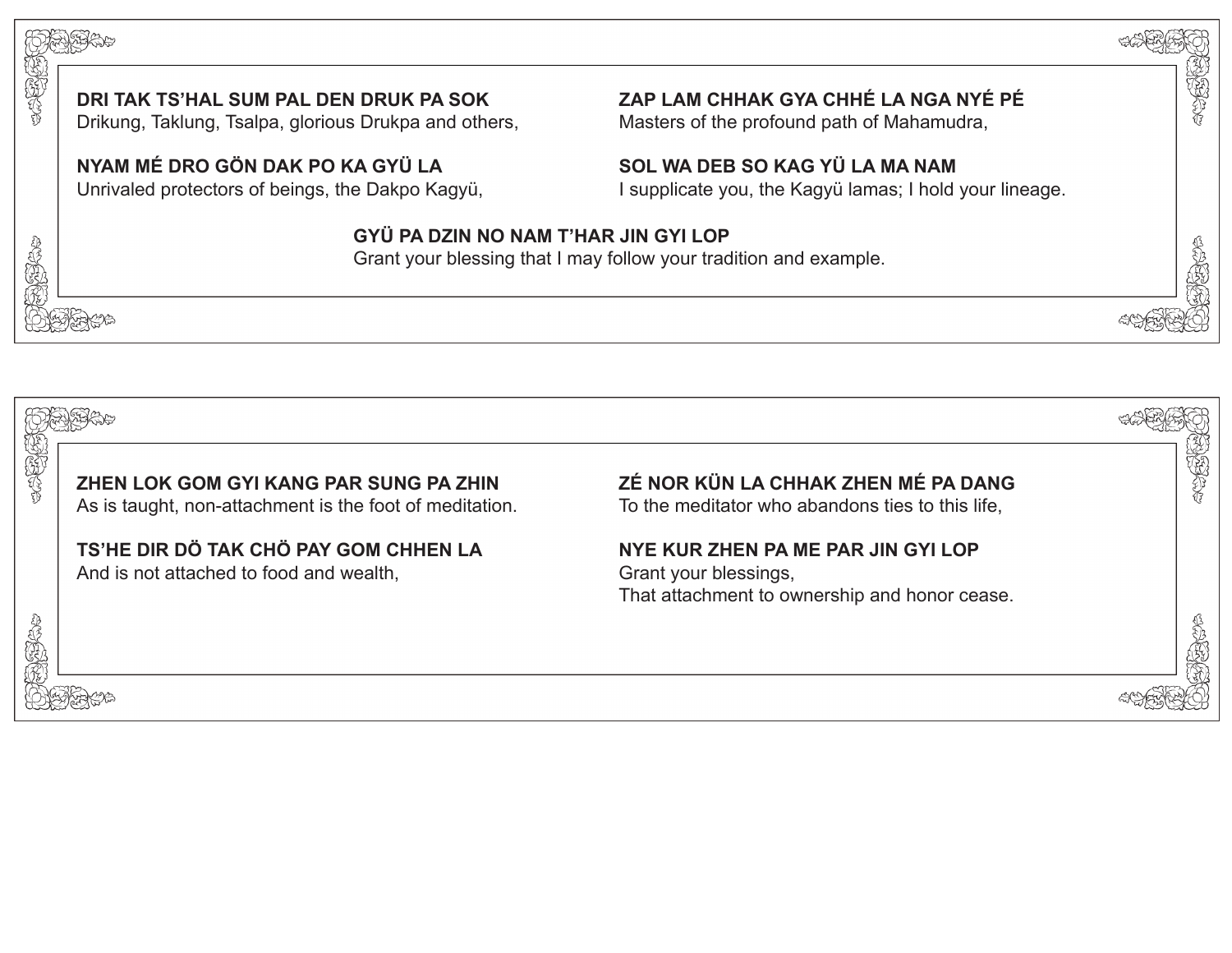

我好好吧

## **MÖ GÖ GOM GYI GO WOR SUNG PA ZHIN**

As is taught, devotion is the head of meditation.

**GYÜN DU SOL WA DEB PAY GOM CHHEN LA** To the meditator who always turns to him,

**MEN NGAK TER GO JÉ PAY LA MA LA**  The lama opens the door to the profound oral teachings. EN CONTROLLER

**ACCES** 

**CHÖ MIN MÖ GÜ KYÉ WAR JIN GYI LOP** 

Grant your blessing, That uncontrived devotion be born within.

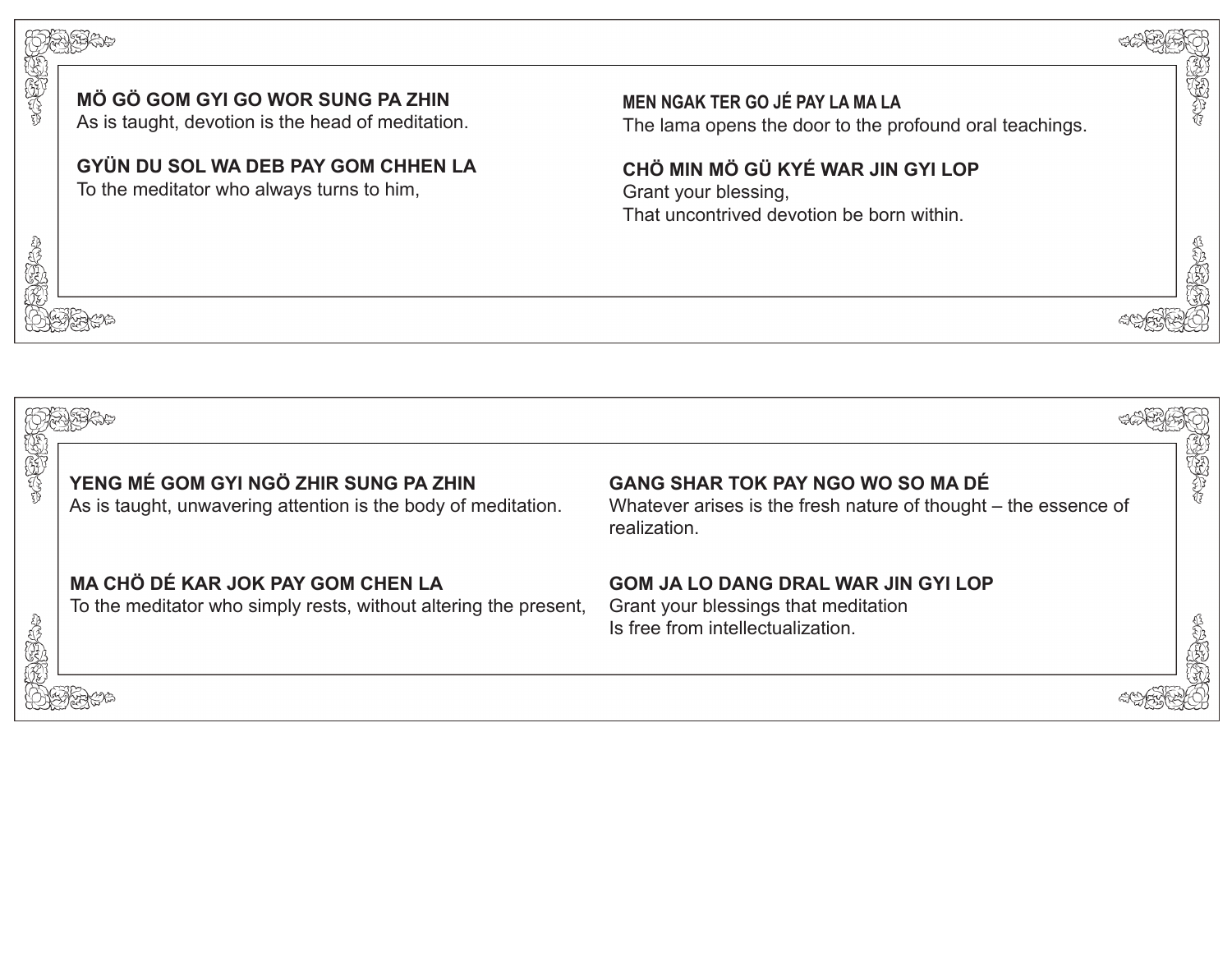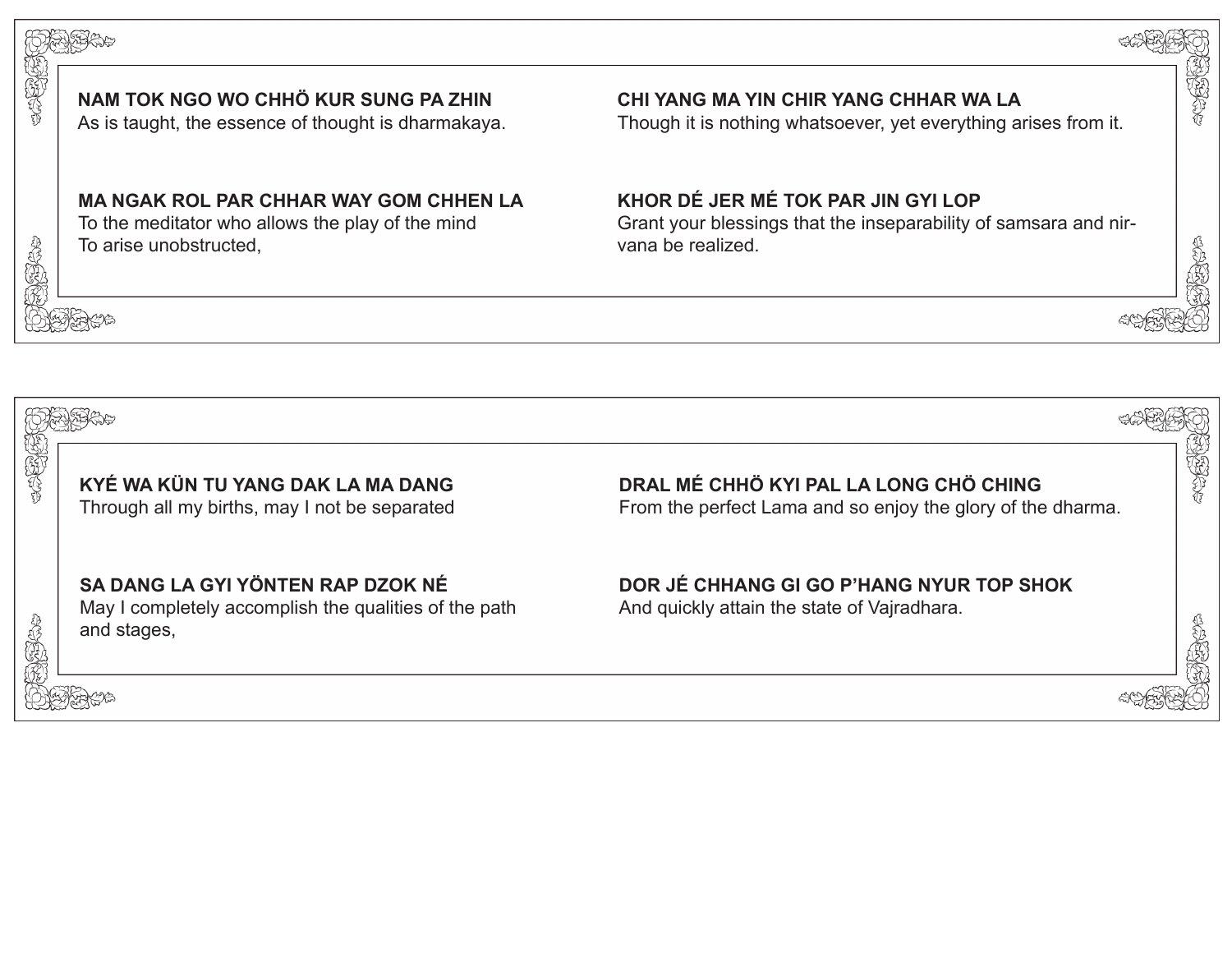| September | 大学生  |
|-----------|------|
|           | SERE |
|           |      |

| SARANT |                                              | 446563 |
|--------|----------------------------------------------|--------|
|        |                                              |        |
|        |                                              |        |
|        |                                              |        |
| 有好好    |                                              | 通復性    |
|        | Published by Michael Erlewine April 25, 2018 | ARA    |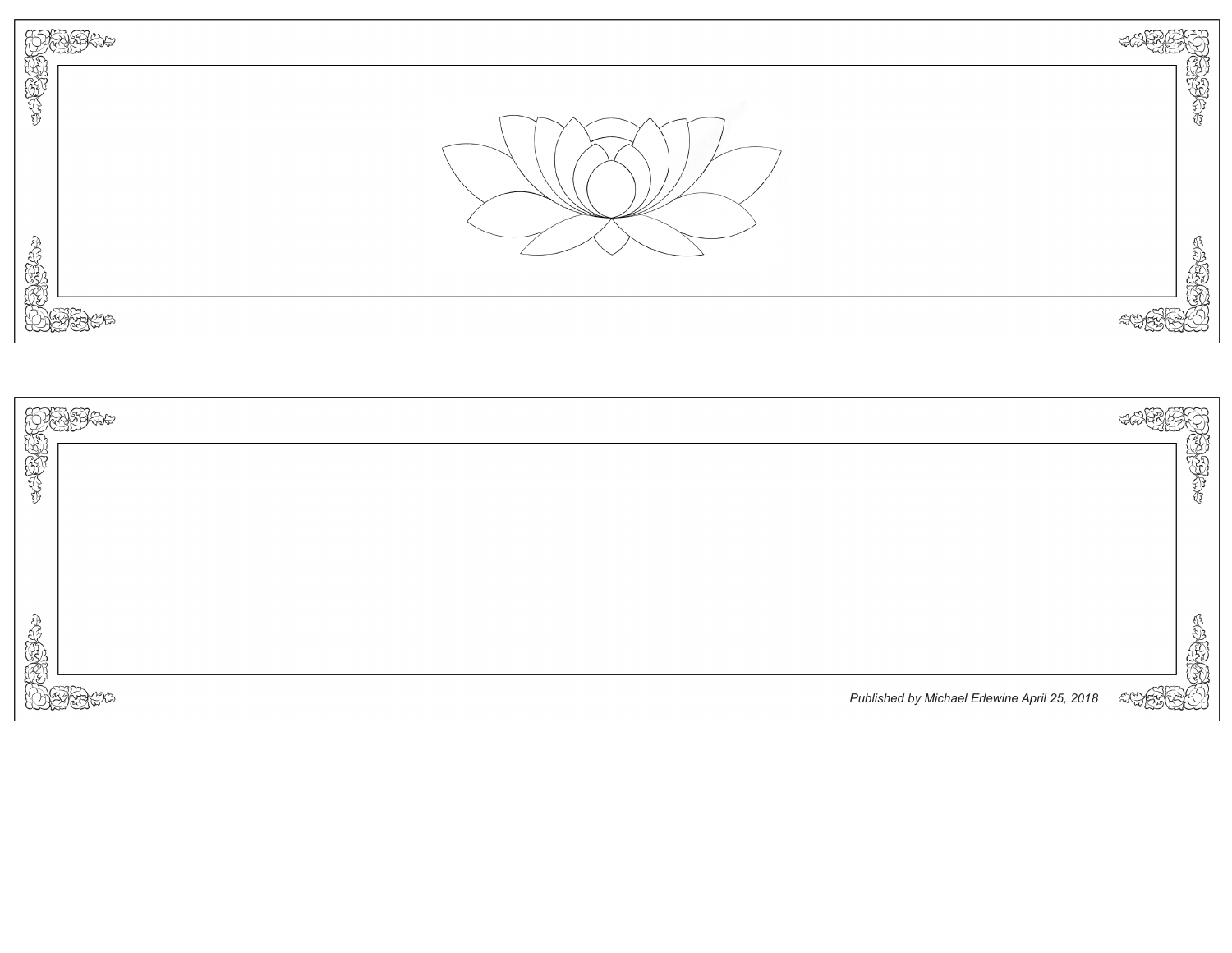

| <b>ABAR</b> |        |
|-------------|--------|
|             | 大きいのかず |
|             |        |
|             |        |
|             |        |
|             | SPENCE |
| azr         |        |